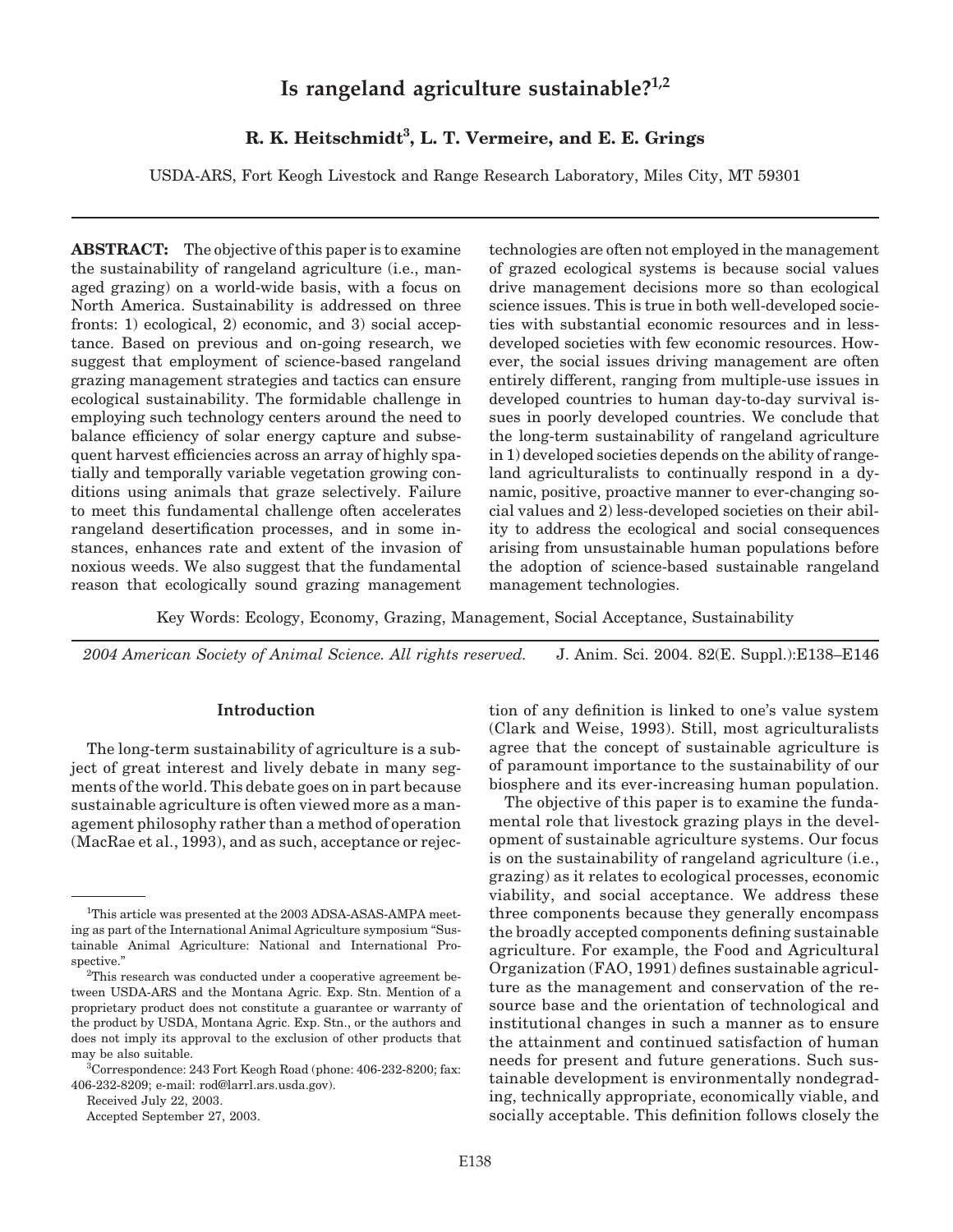definition of others, including the legal definition as incorporated into the 1990 Farm Bill (U.S. Congress, 1990). It also reflects the essence of Aldo Leopold's writings of 65 yr ago (Leopold, 1938), when he suggested that the challenge to humans is to live on a piece of land without spoiling it.

## **Ecological Sustainability**

# *Agriculture as an Ecological Process*

Agriculture is formally defined as the science, art, or practice of cultivating the soil, producing crops, and raising livestock and in varying degrees the preparation and marketing of the resulting products, or in lay terms as the production of food and fiber. But from an ecological perspective, agriculture can be defined or viewed as the business of managing resources to capture solar energy and transfer it to people for their use (Heitschmidt et al., 1996). As such, agricultural production is an integrated measure of the amount of solar energy captured and the efficiency whereby that energy is transferred across trophic levels within various agricultural food chains.

Based on this fundamental ecological understanding, we can broadly redefine sustainable agriculture as ecologically sound agriculture or more narrowly define it as eternal agriculture, that is, agriculture that can be practiced for eternity. It follows then that eternal agriculture must be fully natural in that no finite, exogenous inputs (e.g., fossil fuels) are necessary for it to function. It is from this definition that we propose that grazing of indigenous rangelands is one of the most sustainable forms of agriculture known. This is because no other form of agriculture is less dependent on external, finite resources, such as fossil fuels, and/or external, potentially environmentally disruptive resources, such as fertilizers or pesticides, than grazing of native grasslands.

# *Fundamental Impacts of Rangeland Agriculture on Ecological Processes*

Assessing the sustainability of rangeland agriculture requires a fundamental understanding of its potential impacts on critical ecological processes (Hobbs, 1996). The four most direct avenues of impact are 1) defoliation of plants, 2) treading, 3) fecal and urine depositions, and 4) atmospheric gas exchanges.

Response of individual plants to defoliation varies depending upon a wide array of biotic (e.g., plant morphological and physiological traits, phenological growth stage) and abiotic (e.g., availability of water and nutrients, temperature) factors. Regardless of the modifying effects of these factors, repeated intensive defoliations generally reduce plant growth and productivity, whereas light-to-moderate levels only marginally suppress growth with occasional instances of growth enhancement noted (Briske and Richards, 1995). As such, selective defoliation processes alter competitive relationships and can cause shifts in plant species composition toward less productive and less desirable mixes (Dyksterhuis, 1949; Ellison, 1960; Friedel, 1991; Pieper, 1994).

Trampling and treading of vegetation and soil surfaces generally increases surface water runoff and sediment production as a result of decreasing vegetation cover and increasing soil bulk densities (Blackburn, 1984). These effects, in turn, cause soil organic matter content, aggregate stability, and water infiltration rates to decline (Thurow, 1991).

Defecation and urination on soil surfaces and in situ vegetation alter nutrient cycles over both time and space (Pieper, 1977; Floate, 1981). This is because of the direct addition of nutrients (Woodmansee, 1978; Heady and Childs, 1994) and their subsequent effects on soil biotic and vegetation growth patterns (Schimel et al., 1986; Detling, 1988; Jaramillo and Detling, 1992a,b).

Increased awareness of the potpourri of abiotic and biotic factors affecting the gaseous composition of the earth's atmosphere has resulted in increasing interest in the regulatory role animals, particularly ruminants, might play. The potential impacts are substantial considering that it is estimated that domestic livestock may contribute up to 15% of the world's methane  $(CH<sub>4</sub>)$  output (Crutzen et al., 1986). McCauley et al. (1997) reported methane production rates for 356-kg steers grazing summer pastures in Canada averaged 0.69 L∙kg BW<sup>−1</sup>∙d<sup>−1</sup> over a 140-d grazing season. Work by Pol-van Dasselaar et al. (1998, 1999) has shown that pastures in the Netherlands serve as sinks for methane at the rate of about 1.1 kg·ha<sup>-1</sup>·yr<sup>-1</sup>. Converting liters to kilograms (i.e., 0.7168 g/L) reveals 1 ha of pasture in the Netherlands could consume about 625 d of methane emissions by 356-kg steers grazing summer pasture in Canada! Although we recognize combining these two data sets provides very limited insight into the grazing/atmospheric gas interface, it does serve to emphasize the very dynamics of that interface. Moreover, the ecological significance of this interface is difficult to assess without knowledge of the historical contributions of ruminants to  $CH<sub>4</sub>$  and other gaseous compounds. Still, it is a potentially important avenue of grazing impact on ecological systems.

Although the above effects are singular in context, the effects of rangeland agriculture on rangeland ecosystems represent an integrated measure of the four avenues of impact and there is an abundance of scientific literature documenting these effects. Specifically, these studies show that 1) rangeland agriculture alters both the structure and function of ecological systems (Sims and Singh, 1978a,b,c), including rates of energy flow and nutrient cycling (Briske and Heitschmidt, 1991); 2) defoliation intensity has greater impact than trampling and treading (Curll and Wilkins, 1983); and 3) that impacts vary depending upon the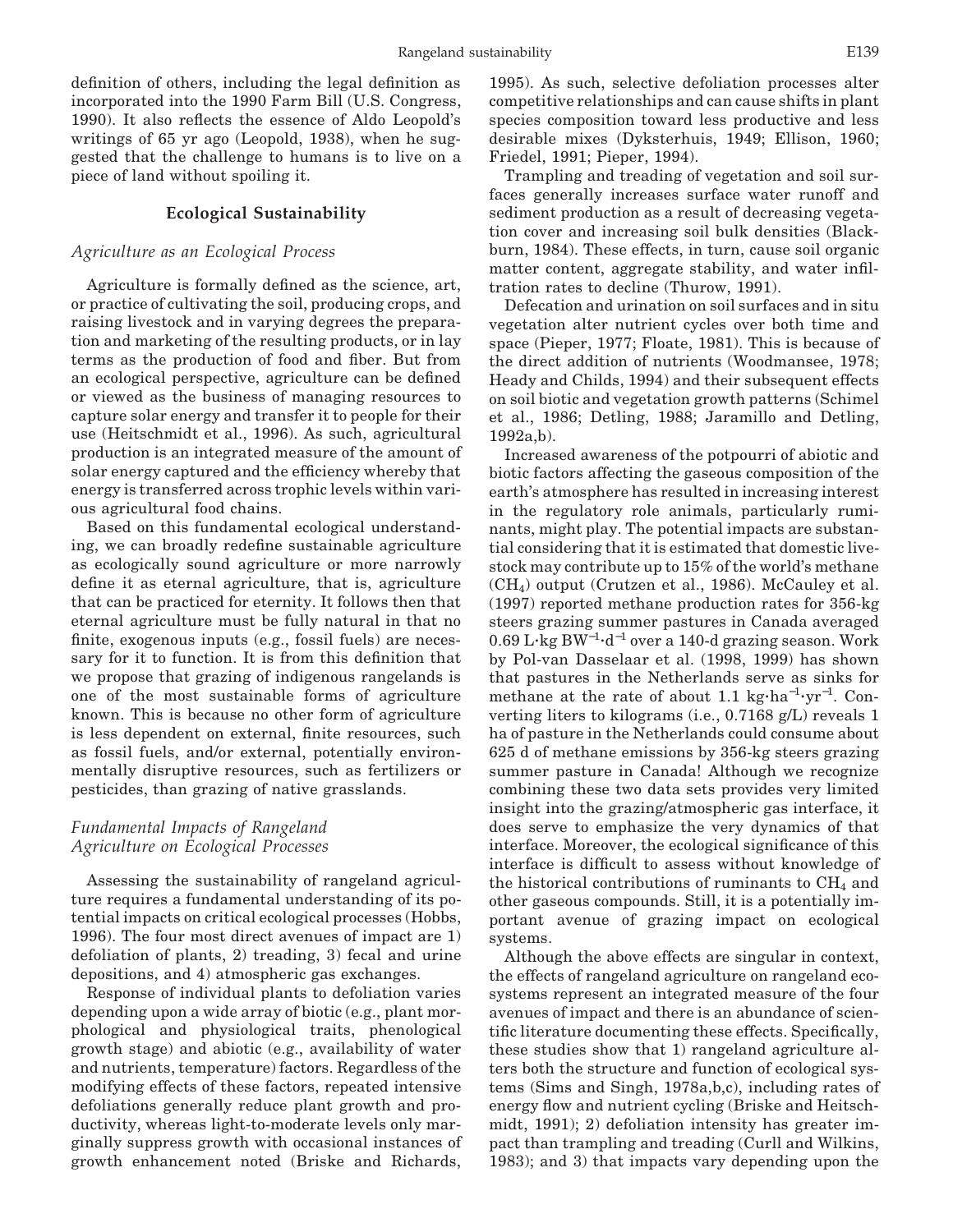evolutionary history of the rangeland of interest. For example, historical monitoring of the impacts of large ungulates on the structure and function of rangelands in regions with long evolutionary grazing histories, such as the grasslands of the Great Plains of North America (Lauenroth et al., 1994), suggests grazing at moderate intensities is ecologically fully sustainable (Milchunas et. al., 1988; Milchunas and Lauenroth, 1993). However, the response in regions with limited evolutionary grazing histories, such as the Desert Southwest and Great Basin regions of the United States, are quite different. Still, there is considerable evidence that indicates well-managed, light-to-moderate grazing intensities are ecologically sustainable (Laycock, 1994; Pieper, 1994) although alternative interpretations of the published literature exist (Fleischner, 1994; Heitschmidt et al., 2001).

#### *Management Challenges*

Obviously, ecological sustainability is closely linked to the abilities of rangeland agriculturalists to manage the impacts of grazing animals on rangeland resources. These challenges are of considerable magnitude in extensive rangeland environments because limited economic returns prohibit employing highcost, ecologically ameliorating management tactics. For example, in intensively managed grazing environments, such as tame or planted pasture systems, such exogenous energy inputs as insecticides, herbicides, fertilizers, and water can be used to affect fundamental ecological processes. But under extensive rangeland conditions, management is largely limited to how grazing animals are managed over both time and space.

The concept of proper grazing is a product of extensive rangeland management strategies. Proper grazing is defined as the act of continuously obtaining proper use, with proper use being defined as a degree of utilization of current year's growth which, if continued, will achieve management objectives and maintain or improve the long-term productivity of the site (SRM, 1989). In other words, proper grazing is sustainable grazing.

Driving proper grazing are three, over-whelming, broad-based challenges. The first challenge is the need to balance efficiency of solar energy capture (i.e., forage production) and subsequent harvest efficiency (i.e., consumption by the grazing animal). This concept has been clearly demonstrated by Parsons et al. (1983) and discussed in detail by Briske and Heitschmidt (1991). Results from this experiment clearly reveal that as harvest efficiency increases beyond some optimum, forage production declines (Figure 1).

The second challenge stems from the inherent range in abiotic growing conditions over both time and space (Friedel et al., 1990; Stafford Smith and Morton, 1990). For example, seasonal and annual droughts are common in rangeland environments, which ensures



**Figure 1**. Energy capture and flow (kg carbon·ha<sup>-1</sup>· d<sup>−</sup><sup>1</sup> ) within (a) leniently and (b) severely grazed perennial ryegrass pasture (data taken from Briske and Heitschmidt, 1991, after Parsons et al., 1983).

primary productivity will vary considerably over both time and space. Likewise, primary productivity capacity will vary spatially because of inherent differences in soil quality and topography among spatially distributed ecological sites.

The third challenge is managing the impacts of selective grazing. This challenge is particularly robust in rangeland agriculture environments because of the short-term interaction effects of selective grazing on both herbage production and harvest efficiencies and the long-term effects on potential herbage production arising from alterations in plant species composition. In the short term, selective grazing ensures rates of growth will vary among plants and plant species because of variations in frequency and severity of defoliation. In the long term, differences in frequency and severity of defoliation alter competitive interactions, which in turn impact rate, direction, and magnitude of ecological succession in species-rich rangeland environments (Archer and Smeins, 1991).

In light of these three challenges, managers have implemented a number of tactics to ensure rangelands are properly grazed over both time and area. The most obvious of these tactics are proper stocking rates, strategic herding, fencing, water development, and the use of various grazing systems (Vallentine, 1990; Heady and Childs, 1994). But there are a great many other livestock management tactics that can affect ecological sustainability across a landscape. For example, location of supplemental feeds/feeding grounds (Bailey and Welling, 1999), early life experiences (Provenza and Balph, 1988), and kinds and breeds of animals (Winder et al., 1996; Simm et al., 1996; Bailey et al., 2001) can all affect the intensity of utilization of various ecological sites, communities, and individual plants within a landscape. And because landscape composition relative to ecological sites, communities,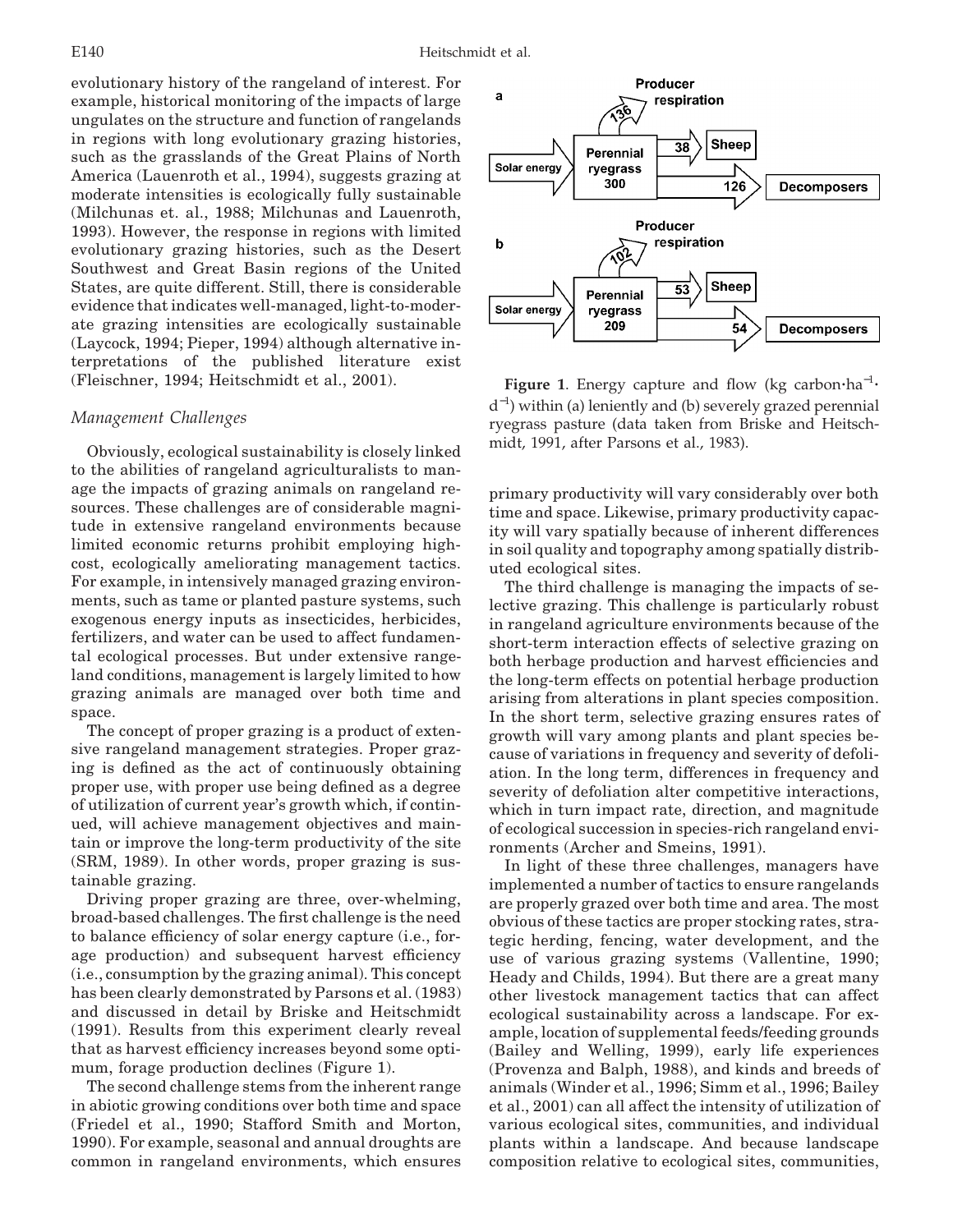and individual plants varies, grazing impacts vary across a landscape in direct proportion to grazing intensities. Animal management tactics can also affect such specific variables as gaseous emissions, such as methane. For example, Moe and Tyrrell (1979) have shown differing sources of carbohydrates alter quantity and mix of gaseous emissions, whereas Martin and Seeland (1999) have shown similar results when a production system was changed from dual purpose to separate milk and meat systems.

The resulting effect is that averages, such as average forage production, average diet quality, and average weaning weight, are often of only limited value to managers. Rather, the challenge lies in capturing opportunities and avoiding pitfalls arising from deviations from the average (Danckwerts and King, 1984; Fouche et al., 1985; Foran and Stafford Smith, 1991; Dankwerts and Tainton, 1993; Pickup and Stafford Smith, 1993; Heitschmidt and Walker, 1996) because management for the average will often result in financial ruin.

#### *Ecological Threats to Sustaining Rangelands*

There are three major threats to the ecological sustainability of rangelands and rangeland agriculture. One threat is the unabated invasion and spread of noxious plants that alter the ecological integrity of rangeland ecosystems. Infestations by a wide array of noxious plants continue to diminish the functionality of rangelands. For example, about 750 invader plant species have either been intentionally or accidentally introduced into the northwest United States over the past 100 yr (Rice, 2003). Two of the most notorious rangeland species are Russian knapweed (*Centaurea scabiosa* L.) and leafy spurge (*Euphorbia esula* L.), both of which have increased over the past 75 yr, from minimal infestations to current occupations of about 560,000 (Whitson, 1999) and 1.1 m ha (Lajeunesse et al., 1999) of western and north central U.S. lands, respectively. Combating this threat is difficult as both environmental concerns and treatment costs limit management options.

A second major threat is the continued conversion of rangelands to other uses, such as cropland and homesteads in the form of ranchettes and housing subdivisions. For example, the U.S. Natural Resource Conservation Service reported a 3% decline in privately owned rangelands from 1982 to 1997 (Mitchell, 2000), with greatest loss being conversion to cropland (USDA Forest Service, 2001). But the impacts of such losses on the ecological sustainability of rangeland agriculture extend beyond the direct impacts of losses in grazing capacity. This is because the spatial pattern of varying types and/or land uses can affect the ability of keystone plants and animals to maintain viable populations. As such, limiting fragmentation is important, at least in some instances, to sustaining rangeland ecosystems (De Prietri, 1995; de Soyza et al., 2000; Flather and Seig, 2000; Washington-Allen, 2003).

The third major threat is loss of rangelands via desertification processes, of which soil erosion is key (Figure 2). Although deserts are classified as rangelands, their level of productivity is considerably less than that for more traditional grassland-dominated rangelands. Thus, management practices, such as improper grazing, and natural phenomena, such as shifts in climate, can enhance rate and extent of desertification of rangelands (Thurow, 1991).

#### **Economic Sustainability**

Economics is defined as a social science concerned with the description and analysis of the production, distribution, and consumption of goods and services. However, in its simplest form, economics can be viewed as measures of human beliefs that form value systems, which in turn drive economic choices. People, businesses, and governments buy and sell goods and services based upon their beliefs as to the value of available goods and services. That is why economics is deemed a social science and why it is so closely tied to social acceptance. That is also the reason why it is difficult to independently address the roles that economic sustainability and social acceptance play in sustaining any enterprise.

Despite surveys that show ranchers tend to value their lifestyle over economic well-being (Torell et al., 2001), their economic sustainability is ultimately dependent upon profit margins if their livelihood is dependent strictly upon the ranching enterprise. Potential threats to profit margins may be either from reduced income or increased costs or both. Potential threats to loss of income include loss of productive capacity and reduced selling prices. Examples of potential forces that might reduce productivity capacity would include recurring drought and/or deleterious invasion of noxious weeds. Drought, almost without exception, reduces ranch income with impacts greatest at high grazing intensities (Hart et al., 1988; Valentine, 1990; Conner, 1991). Likewise, it is well known that invasive weeds continue to spread (Figure 3) and that their economic impacts can be devastating. For example, it is estimated that the annual economic impact on the Montana economy of just three species of knapweed is \$42 million (Hirsch and Leitch, 1996). These costs are in terms of both loss of income, because of reduced productivity, and increased management costs.

Although there is an array of factors that can cause selling prices to decline, most are related to fundamental supply and demand relationships. It is reasonable to assume that the production of rangeland agricultural products is probably near maximum, at least in North America, as essentially all available rangeland is currently stocked to capacity. On the other hand, worldwide demand for red meat is increasing dramati-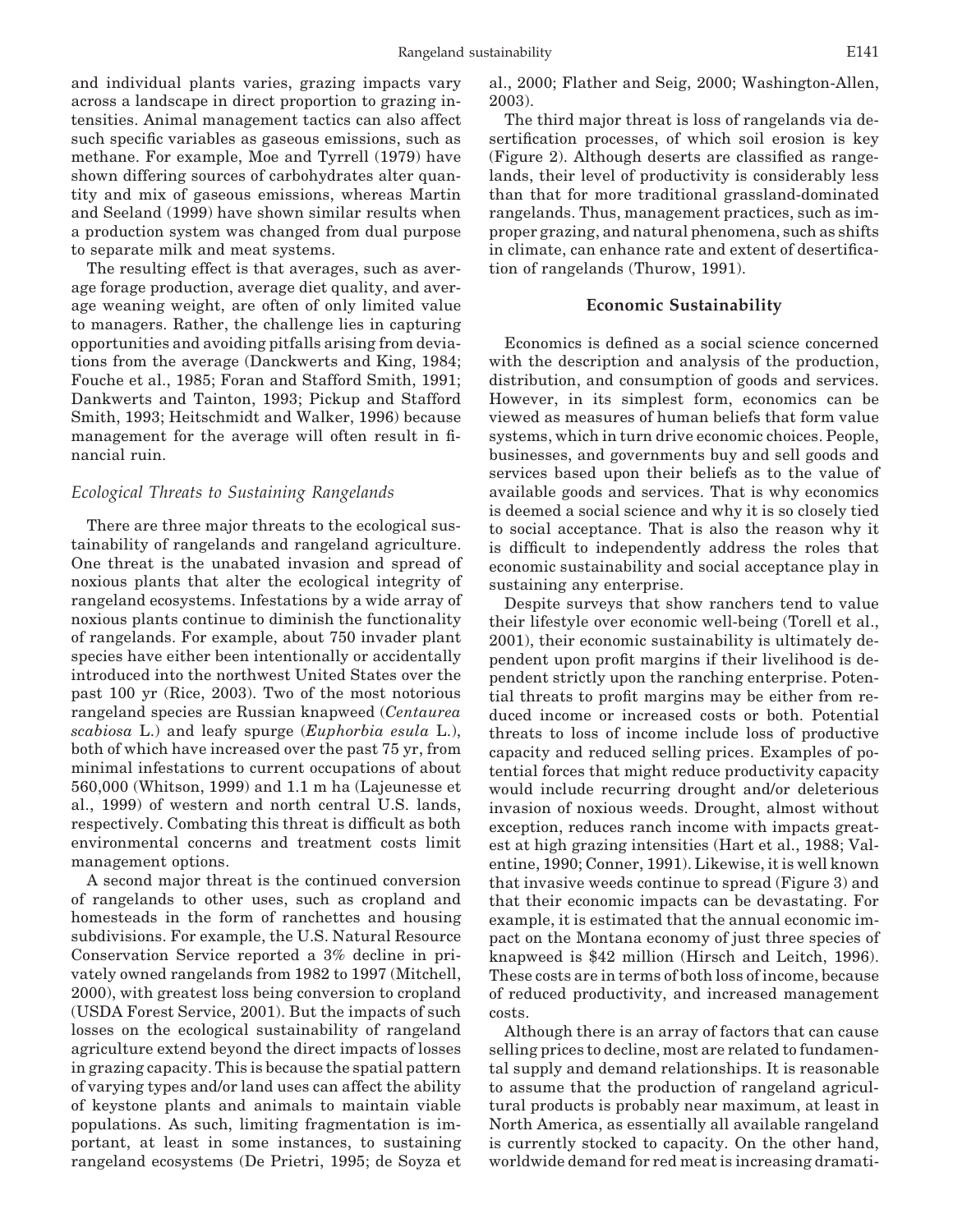

**Figure 2**. Conceptual pathway of rangeland desertification process (from Thurow, 1991).

cally, as Rosegrant et al. (1995) estimated demand would increase 100% by 2020. Thus, the potential for the price of red meat to increase in the future is substantial.

In addition to the increased management costs associated with the management of invasive weeds, there is an array of other forces that may increase production costs dramatically in the future. One potential factor is ever-increasing land purchase prices. Rangeland purchase prices continue to increase and, in many instances, beyond the economic potential of agriculture production. But in a free-enterprise system, such increases simply reflect what the market will bear and intrusive controls of those prices would be unwelcome. An additional threat is substantial increases in fossil fuel costs. As Heitschmidt et al. (1996) have shown, most U.S. beef cattle production systems are highly dependent on fossil fuel, and as such, substantial increases in fossil fuel prices will severely cripple profit margins unless product selling prices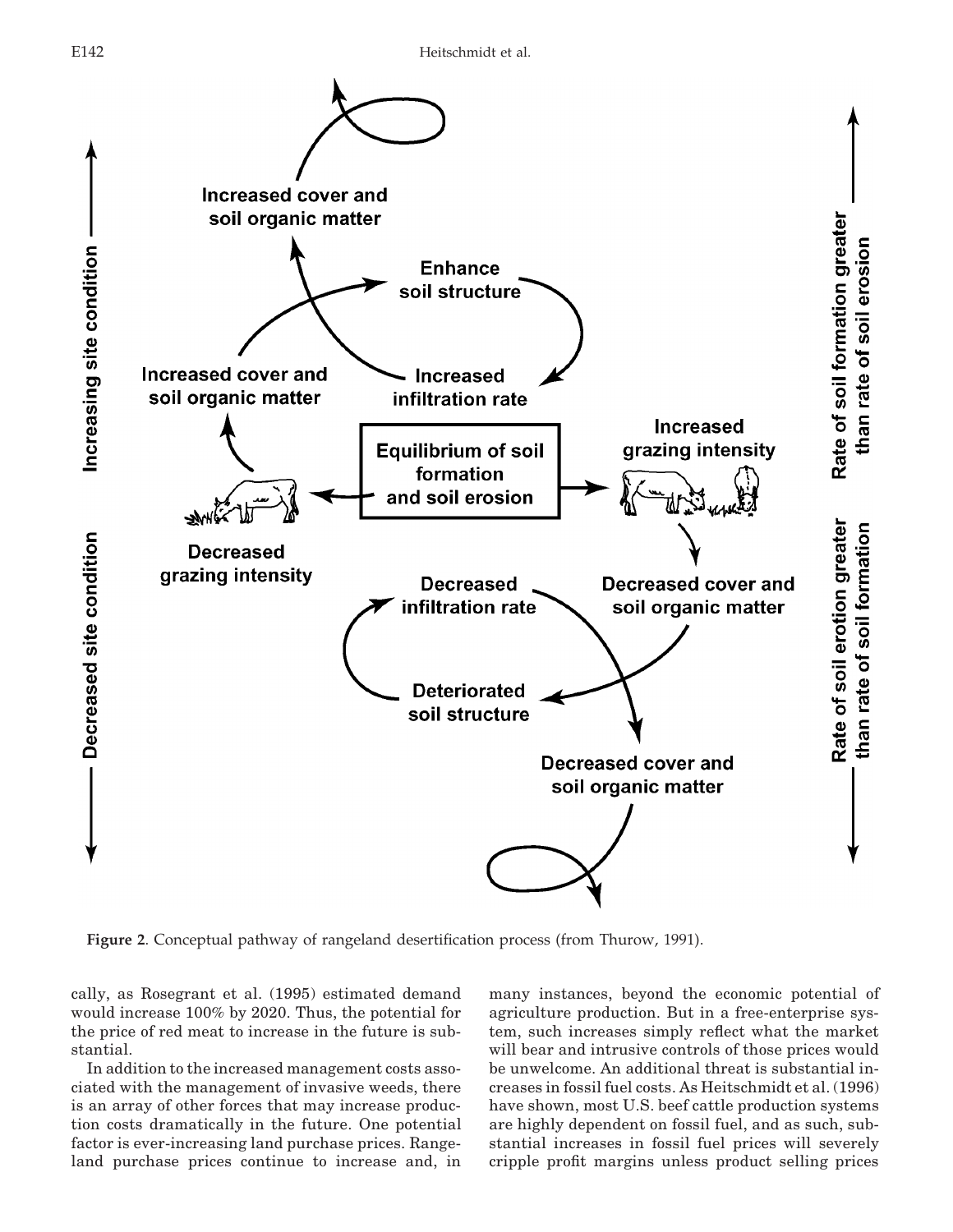

**Figure 3**. Number of counties in Oregon, Washington, Idaho, Montana, and Wyoming reporting presence of eight invasive weeds from 1923 to 2003. Total number of counties in five states is 198.

rise at a similar rate. Still, rangeland agriculture per se will continue because its existence is not dependent upon fossil fuels as is evident in other parts of the world besides North America. The incorporation of fossil fuel-dependent technologies into North American rangeland agriculture production systems is a luxury that stems from relatively cheap fossil fuel, but it is not a requirement for rangeland agriculture to function.

# **Economic Sustainability/Social Acceptance Interface**

Obviously, there is a close linkage between economic sustainability and social acceptance in that both are value driven. Values are a reflection of beliefs, and unfortunately, there is no requirement that beliefs be based on either sound knowledge or absolute truths. Thus, social acceptance or rejection of any social process, event, or phenomenon is based upon perceived truths, all of which are subject to emotional and political manipulation. We forward these ideas because it is imperative that rangeland agriculturalists understand that economic sustainability and social acceptance are both closely tied to social perceptions and beliefs, whereas ecological sustainability is dependent on the biological and physical laws of nature. If a resource management scheme does not ensure ecological sustainability, its long-term economic sustainability is questionable. That is so because economic viability at any instant is strictly dependent upon current social perceptions and values, whereas long-term sustainability is dependent upon absolute truths. And because humans lack perfect ecological knowledge, a portion of our natural resource management strategies and tactics have failed and will probably continue to fail although they are at some point considered economically sustainable.

There are several closely related social acceptance threats to rangeland agriculture. One of considerable concern is the perception that rangeland agriculture is environmentally inappropriate. This is somewhat surprising when one considers that grazing is the oldest and most natural form of agriculture known. That does not mean, however, that all past, current, or future rangeland agriculture management schemes are deemed ecologically sustainable and therefore, socially acceptable. Still, there is considerable debate among knowledgeable scientists as to the ecological sustainability of rangeland agriculture in the arid western United States (Fleishner, 1994; Laycock, 1994; Pieper, 1994; Donahue, 1999). In a review of this debate, Heitschmidt et al. (2001) concluded that creditable scientific support can be generated for a wide array of land uses, including conflicting uses, because author interpretations (including ours) of similar scientific information can vary depending upon personal experiences and values. This, in turn, means society's information base may be filled with conflicting information that makes good land management decisions more difficult.

The perception that rangeland agriculture is environmentally inappropriate appears to be a driving force behind society's changing value system as it relates to alternative uses of rangeland resources. Greater social value is being placed on nonlivestockoriented products, such as water, recreation, biodiversity, and ecosystem integrity. For example, a recent Shields et al. (2002) survey of over 80 focus groups and 7,000 individual citizens showed there is wide public support for adopting management tactics and strategies for U.S. forests and grasslands that 1) enhance the ecological health, 2) preserve the opportunity for wilderness experiences, 3) incorporate sound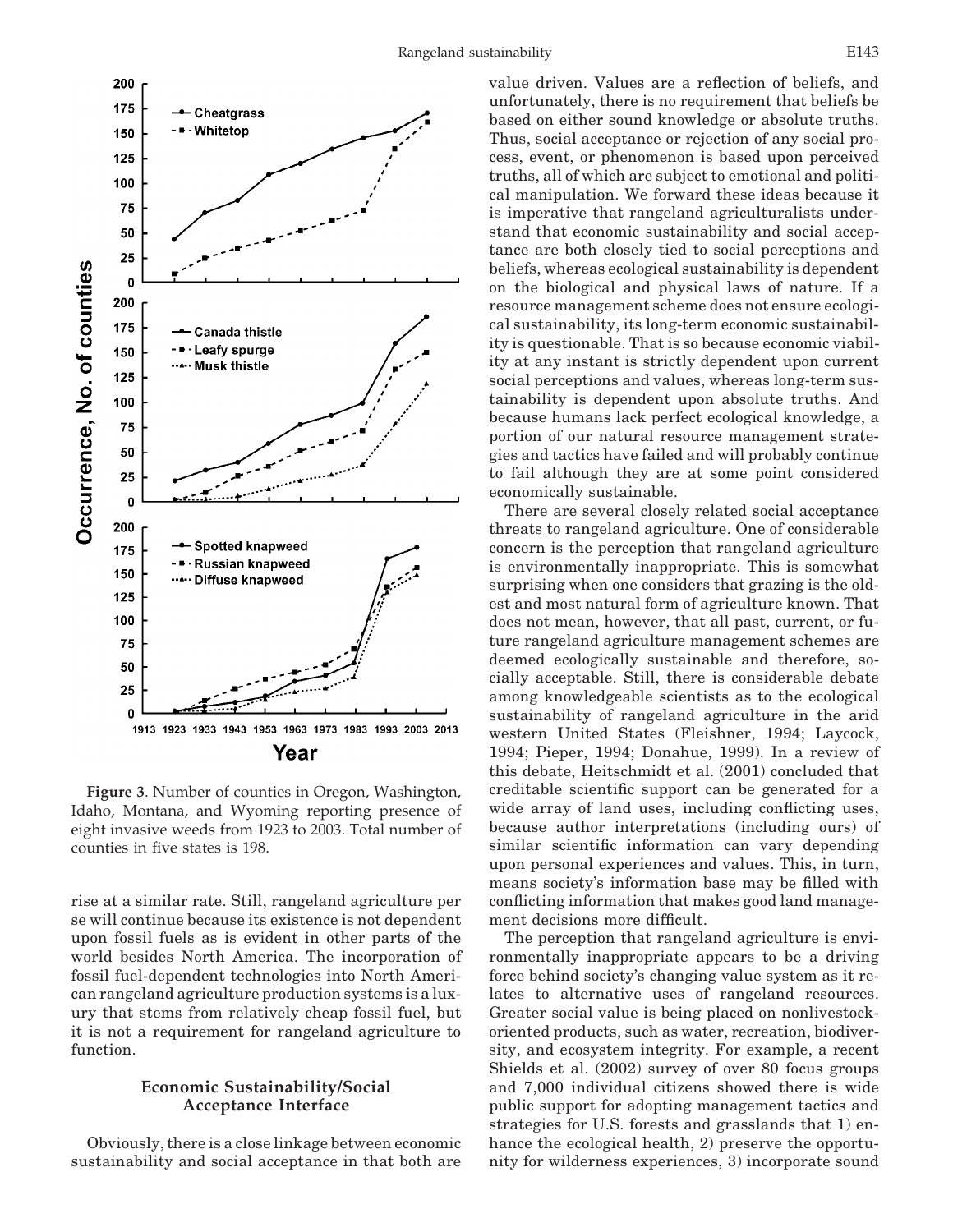science in development of management plans, and 4) favor less consumptive uses over more consumptive uses. Alternatively, the survey results showed only limited support for 1) increasing motorized recreational opportunities, 2) providing resources to dependent communities and traditional cultural uses, and 3) continuation of subsidies for development and leasing of public lands. In addition, livestock grazing of public rangelands continues to be closely scrutinized with strong advocacy for its removal (Wuerthner and Matteson, 2002). These calls for action to remove livestock grazing from public lands seem to disregard any and all reports that proper livestock grazing may be a greater positive force in maintaining the integrity of rangeland ecosystems than either ranchettes or preserves (Maestas et al., 2002). Still, it is imperative that rangeland agriculturalists understand that societal values are not necessarily based on knowledge and truth, but rather on perceptions. Thus, failure to adjust to changing societal values in a timely manner may place many rangeland agricultural enterprises at grave risk.

#### **An International Perspective**

Although the focus of this paper has been on the sustainability of rangeland agriculture in North America, the concepts presented are equally applicable to other continents and countries, and social and ecological systems. For example, the avenues of impact of rangeland agriculture on ecological systems (e.g., defoliation, treading) are constant regardless of the ecological system of interest. Granted, relative impacts will vary among ecological systems depending on such factors as evolutionary history, soil type, climate, and grazing animal, but avenues of impact will remain the same. But because of differences in social values and understandings, animal management tactics and strategies do vary among social entities, thereby creating the perception that the ecological impacts of grazing vary. Consider, for example, that in a certain setting animals are quite concentrated, with one of the resulting impacts being nutrient overloading of soils and water (de Hann, 2003; Orskov, 2003). Although one might initially surmise that this phenomenon is because of a fundamental change in the functional aspect of grazing, the truth is that the nutrient overloading resulted from the concentrated deposition of animal feces and urine, a fundamental ecological impact stemming from all animal production systems. Regardless of setting, social values are often the underlying variable either hindering or driving the development of sustainable rangeland agriculture systems. For example, in countries with substantial economic resources, exogenous energy can be purchased to support agriculture production systems, including animal agriculture (Heitschmidt et al., 1996), thereby providing the perception that such systems are fully sustainable. But in reality their long-term sustainability is dependent, at least in part, on the continued availability of affordable exogenous sources of energy. This is because observed levels of productivity are closely linked to the amount of fossil fuels used in the production process (Pimentel, 1984). And although it may be argued that there is substantial risk in assuming that affordable exogenous sources of energy will always be available, social levels of concern appear to be negligible as evidenced by the ever-increasing use of fossil fuels in agricultural production systems.

Social issues tend to also drive the management of rangeland agricultural systems in societies with limited economic resources, particularly in those instances where the human ecological carrying capacity has been surpassed (i.e., overpopulation). In such situations, management strategies and tactics required for day-to-day survival severely limit the development and adoption of strategies and tactics necessary to ensure long-term ecological sustainability. The fundamental challenge in these situations centers on the alteration of social values that encourage rampant expansion of human populations.

# **Implications**

Properly managed grazing is ecologically sustainable. But because long-term sustainability is linked closely to social values, the greatest challenges to the development and implementation of fully sustainable rangeland agriculture systems are social rather than ecological. As such, rangeland agriculture in the United States and other economically developed countries will continue to be threatened if rangeland agriculturalists do not respond to changing social values in a positive, proactive, and understanding manner. This is in contrast to those regions of the world where economic development is severely limited and current human population is at or in excess of ecological carrying capacity. In those situations, we suggest that it is folly to attempt to develop sustainable agriculture systems, including rangeland agriculture systems, before addressing and rectifying the ecological and social challenges arising from unsustainable human populations.

#### **Literature Cited**

- Archer, S., and F. E. Smeins. 1991. Ecosystem-level processes. Pages 109–140 in Grazing Management: An Ecological Perspective. R. K. Heitschmidt and J. W. Stuth, ed. Timber Press, Portland, OR.
- Bailey, D. W., and G. R. Welling. 1999. Modification of cattle grazing distribution with dehydrated molasses supplement. J. Range Manag. 52:575–582.
- Bailey, D. W., D. D. Kress, D. C. Anderson, D. L. Boss, and K. C. Davis. 2001. Relationship between terrain use and performance of beef cows grazing foothill rangeland. J. Anim. Sci. 79:1883–1891.
- Blackburn, W. H. 1984. Impacts of grazing intensity and specialized grazing systems on watershed characteristics and responses.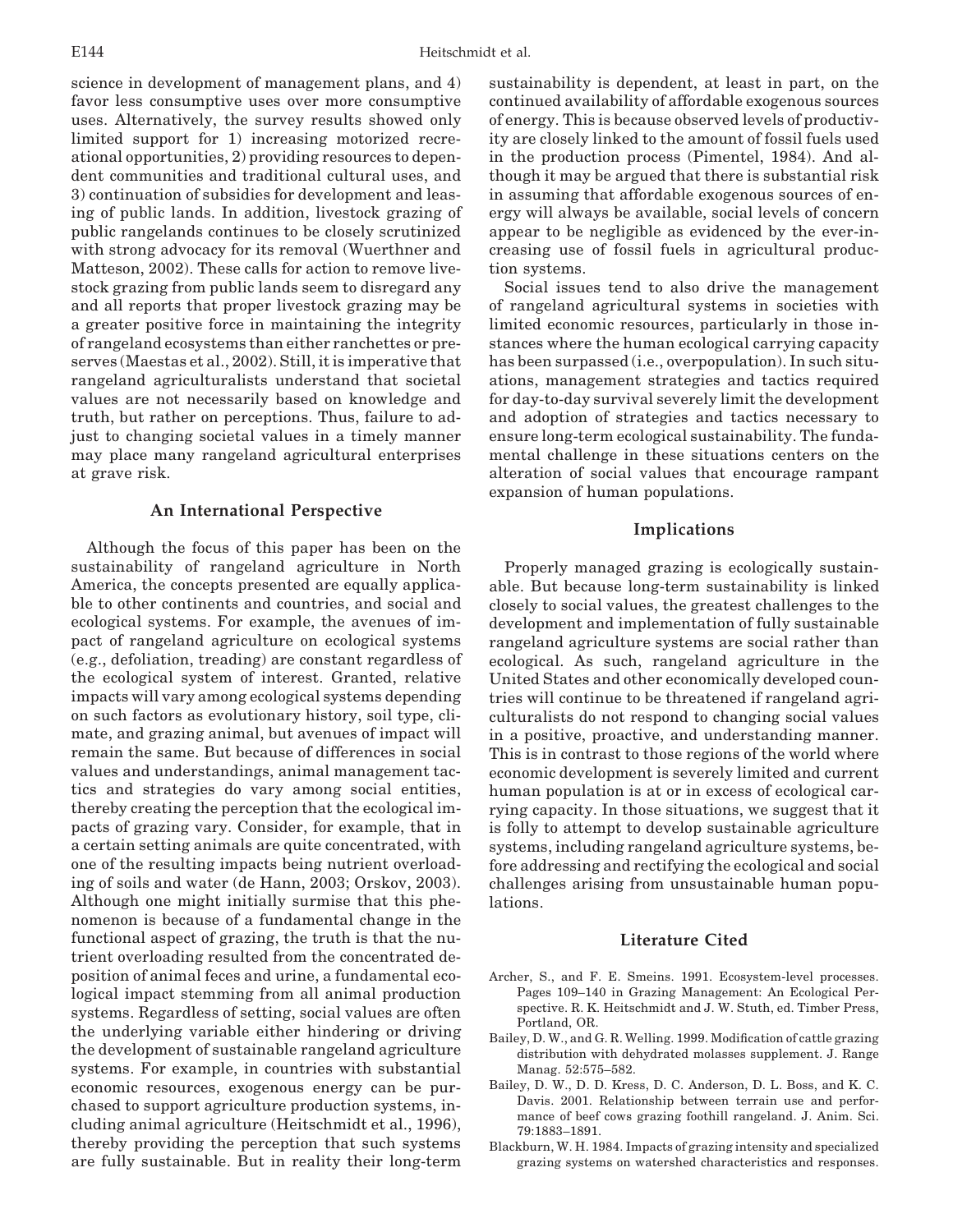Pages 927–984 in Developing Strategies for Rangeland Management, National Research Council/National Academy of Sciences. Westview Press, Boulder, CO.

- Briske, D. D., and R. K. Heitschmidt. 1991. An ecological perspective. Pages 11–26 in Grazing Management: An Ecological Perspective. R. K. Heitschmidt and J. W. Stuth, ed. Timber Press, Portland, OR.
- Briske, D. D., and J. H. Richards. 1995. Plant responses to defoliation: a physiologic, morphologic and demographic evaluation. Pages 635–710 in Wildland Plants: Physiological Ecology and Development Morphology. Soc. Range Manag., Denver, CO.
- Clark, E. A., and S. F. Weise. 1993. A forage-based vision of sustainable agriculture. Pages 95–110 in Proc. 92nd Symp. NE Branch, Am. Soc. Agron., Madison, WI.
- Conner, J. R. 1991. Social and economic influences on grazing management. Pages 191–200 in Grazing Management: An Ecological Perspective. R. K. Heitschmidt and J. W. Stuth, ed. Timber Press, Inc., Portland, OR.
- Crutzen, P. J., I. Aselmann, and W. Seiler. 1986. Methane production by domestic animals, wild ruminants, and other herbivory fauna and humans. Tellus Ser. B Chem. Phys. Meteorol. 38:271–284.
- Curll, M. L., and R. J. Wilkins. 1983. The comparative effects of defoliation, treading and excreta on a Lolium perenne-Trifolium repens pasture grazed by sheep. J. Agric. Sci. (Camb.) 100:451–460.
- Danckwerts, J. E., and P. G. King. 1984. Conservation stocking or maximum profit: A grazing management dilemma. J. Grassl. Soc. S. Afr. 1:25–28.
- Danckwerts, J. E., and N. M. Tainton. 1993. Range management: optimizing forage production and quality. Pages 843–850 in Proc. XVII Int. Grassl. Congr., Keeling and Mundy Ltd., Palmerston North, New Zealand.
- de Haan, C. 2003. A global overview of sustainability in animal agriculture systems. J. Anim. Sci. 86(Suppl. 1):30. (Abstr.)
- De Pietri, D. E. 1995. The spatial configuration of vegetation as an indicator of landscape degradation due to livestock enterprises in Argentina. J. Appl. Ecol. 32:857–865.
- de Soyza, A. G., J. W. Van Zee, W. G. Whitford, A. Neale, N. Tallent Hallsel, J. E. Herrick, and K. M. Havstad. 2000. Indicators of Great Basin rangeland health. J. Arid Environ. 45:289–304.
- Detling, J. K. 1988. Grasslands and savannas: Regulation of energy flow and nutrient cycling by herbivores. Pages 131–148 in Concepts of Ecosystem Ecology. Springer-Verlag, New York.
- Donahue, D. L. 1999. The Western Range Revisited: Removing Livestock from Public Lands to Conserve Native Biodiversity. Univ. Oklahoma Press, Norman.
- Dyksterhuis, E. J. 1949. Condition and management of rangeland based on quantitative ecology. J. Range Manag. 2:104–105.
- Ellison, L. 1960. Influence of grazing by large herbivores on nitrogen cycling in agricultural ecosystems. Bot. Rev. 26:1–78.
- Flather, C. H., and C. H. Sieg. 2000. Applicability of Montreal Process Criterion 1—conservation of biological diversity—to rangeland sustainability. Int. J. Sustain. Dev. World Ecol. 7:81–96.
- Fleischner, T. L. 1994. Ecological costs of livestock grazing in western North America. Conserv. Biol. 8:629–644.
- Floate, M. J. S. 1981. Effects of grazing by large herbivores on nitrogen cycling in agricultural ecosystems. Pages 585–602 in Terrestrial Nitrogen Cycles. Swed. Nat. Sci. Res. Counc. Stockholm.
- FAO. 1991. Sustainable agriculture and rural development in Asia and Pacific. The Netherlands: Regional Document No. 2. FAO/ Netherlands Conf. Agric. Envir.
- Foran, B. D., and D. M. Stafford Smith. 1991. Risk, biology and drought management strategies for cattle stations in Central Australia. J. Environ. Manag. 33:17–33.
- Fouche, J. H., J. M. De Jager, and D. P. J. Opperrman. 1985. A mathematical model for assessing the influence of stocking rate on the incidence of droughts for estimating the optimal stocking rates. J. Grassl. Soc. S. Afr. 2:4–6.
- Friedel, M. H., Foran, B. D., and D. M. Stafford Smith. 1990. Where the creeks run dry or ten feet high: Pastoral management in arid Australia. Proc. Ecol. Soc. Aust. 16:185–194.
- Friedel, M. H. 1991. A viewpoint on range condition assessment and the concept of thresholds. J. Range Manag. 44:422–426.
- Hart, R. H., M. J. Samuel, P. S. Test, and M. A. Smith. 1988. Cattle, vegetation, and economic responses to grazing systems and grazing pressure. J. Range Manag. 41:282–288.
- Heady, H. F., and R. D. Childs. 1994. Energy flow and nutrient cycling. Pages 72–87 in Rangeland Ecology and Management. Westview Press, Boulder, CO.
- Heitschmidt, R. K., J. D. Johnson, and K. D. Klement. 2001. Social values in the assessment of livestock grazing in the Great Plains. Gt. Plains Res. 11:361–374.
- Heitschmidt, R. K., R. E. Short, and E. E. Grings. 1996. Ecosystems, sustainability, and animal agriculture. J. Anim. Sci. 74:1395–1405.
- Heitschmidt, R. K., and J. W. Walker. 1996. Grazing management: Technology for sustaining rangeland ecosystems? Rangel. J. 18:194–215.
- Hirsch, S. A., and J. A. Leitch. 1996. The impact of knapweed on Montana's economy. Agric. Econ. Rep. No. 355. Dep. Agric. Econ., Agric. Exper. Sta., North Dakota State Univ., Fargo.
- Hobbs, N. T. 1996. Modification of ecosystems by ungulates. J. Wildl. Manag. 60:695–713.
- Jaramillo, V. J., and J. K. Detling. 1992a. Small-scale heterogeneity in a semi-arid North American grassland. I. Tillering, N uptake and retranslocation in simulated urine patches. J. Appl. Ecol.  $29:1 - 8$ .
- Jaramillo, V. J., and J. K. Detling. 1992b. Small-scale heterogeneity in a semi-arid North American grassland. II. Cattle grazing of simulated urine patches. J. Appl. Ecol. 29:9–13.
- Lajeunesse, S., R. Sheley, C. Duncan, and R. Lym. 1999. Leafy Spurge. Pages 249–260 in Biology and Management of Noxious Rangeland Weeds. Oregon State Univ. Press, Corvallis.
- Laurenroth, W. K., D. G. Milchunas, J. L. Dodd, R. H. Hart, R. K. Heitschmidt, and L. R. Rittenhouse. 1994. Effects of grazing on ecosystems of the Great Plains. Pages 69–100 in Ecological Implications of Livestock Herbivory in the West. Soc. Range Manag., Denver, CO.
- Laycock, W. A. 1994. Implications of grazing vs. no grazing on today's rangelands. Pages 251–280 in Ecological Implications of Livestock Herbivory in the West. Soc. Range Manag., Denver, CO.
- Leopold, A. 1938. The River of the Mother of God and Other Essays by Aldo Leopold. Univ. Wisconsin Press, Madison.
- MacRae, R. J., J. Henning, and S. B. Hill. 1993. Strategies to overcome barriers to the development of sustainable agriculture in Canada: The role of agribusiness. J. Agric. Environ. Ethics 6:21–51.
- Maestas, J. D., R. L. Knight, and W. C. Gilgert. 2002. Cows, condos, or neither: What's best for rangeland ecosystems? Rangelands 24:36–42.
- Martin, S., and G. Seeland. 1999. Effects of specialization in cattle production on ecologically harmful emissions. Livest. Prod. Sci. 61:171–178.
- McCauley, W. P., K. Wittenberg, and D. Corrigan. 1997. Methane production by steers on pasture. Can. J. Anim. Sci. 77:519–524.
- Milchunas, D. G., and W. K. Lauenroth. 1993. Quantitative effects of grazing on vegetation and soils over a global range of environments. Ecol. Monogr. 63:327–366.
- Milchunas, D. G., O. E. Sala, and W. K. Lauenroth. 1988. A generalized model of the effects of grazing by large herbivores on grassland community structure. Am. Nat. 132:87–106.
- Mitchell, J. 2000. Rangeland resource trends in the United States. GTR RMRS-GTR-68. USDA Forest Service Rocky Mountain Res. Stn. Fort Collins, CO.
- Moe, P. W., and H. F. Tyrell. 1979. Methane production in dairy cows. J. Dairy Sci. 62:1583–1586.
- Orskov, E. R. 2003. Contribution of animal agriculture to sustainable systems. J. Anim. Sci. 86(Suppl. 1):30. (Abstr.)